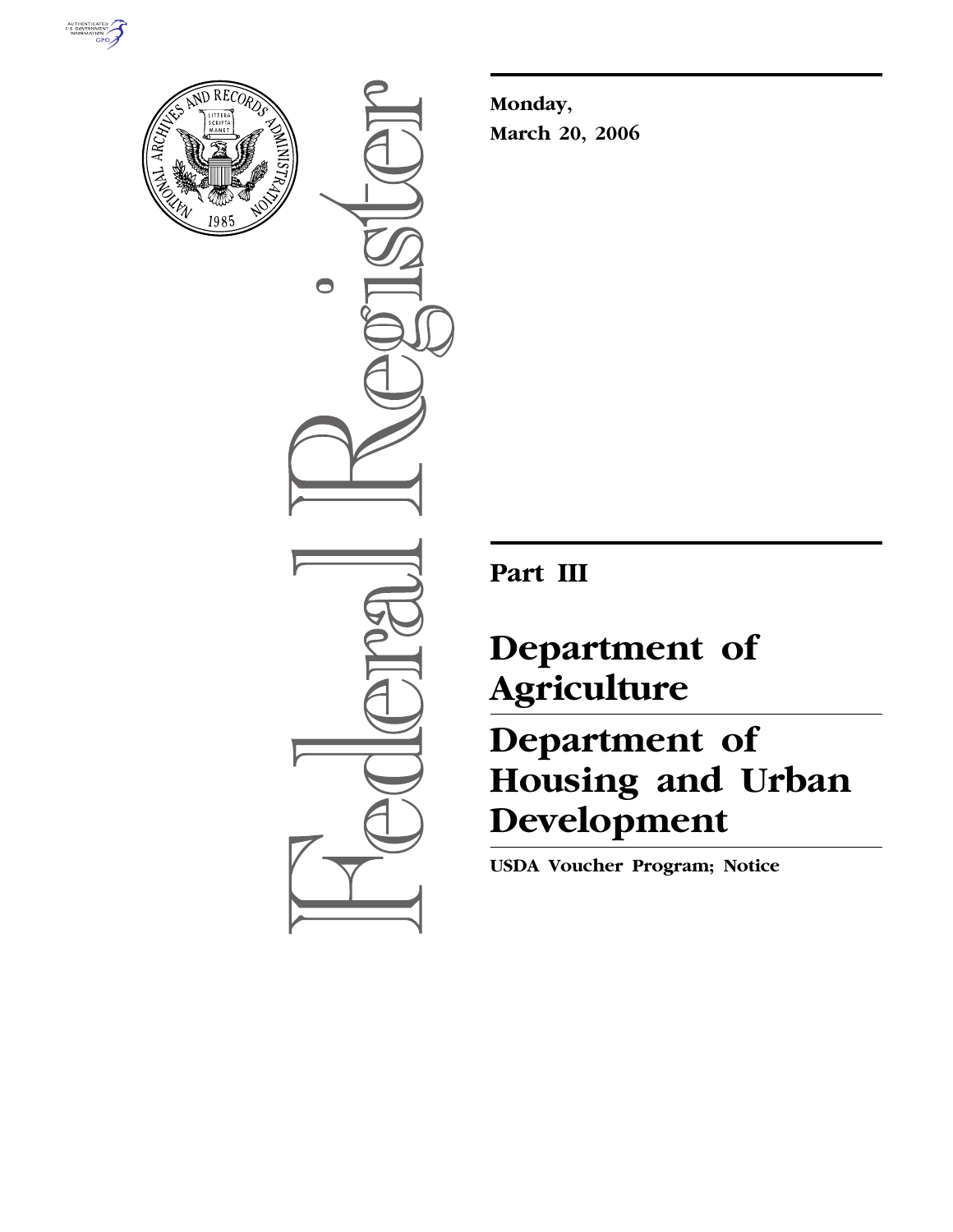## **DEPARTMENT OF AGRICULTURE**

## **DEPARTMENT OF HOUSING AND URBAN DEVELOPMENT**

**[Docket No. FR–5021–N–01]** 

## **USDA Voucher Program**

**AGENCY:** Office of Housing and Community Facilities Programs, USDA; Office of the Assistant Secretary for Public and Indian Housing, HUD. **ACTION:** Notice.

**SUMMARY:** This notice informs the public that the United States Department of Agriculture (USDA) is establishing a demonstration USDA Voucher Program, as authorized under section 542 of the Housing Act of 1949 (without regard to section 542(b)), to be administered by the United States Department of Housing and Urban Development (HUD), pursuant to an Inter Agency Agreement (IAA) between the two Departments, executed on March 1, 2006. This notice informs the public that USDA, acting under the IAA with HUD, shall make up to \$16 million available for this purpose, as appropriated under the Agriculture, Rural Development, Food and Drug Administration, and Related Agencies Appropriations Act, 2006. The notice also sets forth the policies and procedures for use of these vouchers. **DATES:** *Effective Date:* March 20, 2006.

**FOR FURTHER INFORMATION CONTACT:**  Laurence Anderson, Acting Deputy Administrator, Multi-family Housing, Rural Development, United States Department of Agriculture, 1400 Independence Avenue, SW., Washington, DC, 20250 or David A. Vargas, Director, Office of Housing Voucher Programs, Department of Housing and Urban Development, 451 Seventh Street, SW., Room 4228, Washington, DC 20410–5000. Telephone number (202) 708–2815 (this is not a toll-free telephone number). Persons with hearing or speech impairments may access this number via TTY by calling the toll-free Federal Information Relay Service at 800–877– 8339.

### **SUPPLEMENTARY INFORMATION:**

## **I. Background**

The Agriculture, Rural Development, Food and Drug Administration, and Related Agencies Appropriations Act, 2006 (Pub. L. 109–97, approved November 10, 2005) (FY2006 Appropriations Act), appropriates approximately \$16 million to the USDA for the USDA Voucher Program as authorized under section 542 of the

Housing Act of 1949 (42 U.S.C. 1471 *et seq.*) (without regard to section 542(b)).

The FY 2006 Appropriations Act provides that the Secretary of the Department of Agriculture shall carry out a USDA voucher program as follows:

That such vouchers shall be available to any low-income family (including those not receiving rental assistance) residing in a property financed with a section 515 loan which has been prepaid after September 30, 2005: Provided further, [t]hat the amount of the voucher shall be the difference between comparable market rent for a section 515 unit and the tenant paid rent for such unit: Provided further, [t]hat funds made available for such vouchers shall be subject to the availability of annual appropriations: Provided further, [t]hat the Secretary shall, to the maximum extent practicable, administer such vouchers with current regulations and administrative guidance applicable for section 8 housing vouchers administered by the Secretary of the Department of Housing and Urban Development (including the ability to pay administrative costs related to delivery of the voucher funds).

In order to expedite the provision of voucher assistance to eligible families impacted by an owner's decision to prepay the section 515 loan and convert the property to market-rate housing, USDA and HUD entered into an IAA whereby HUD will: (1) Administer, on behalf of the USDA, all or a portion of the USDA voucher assistance appropriated for this purpose, (2) provide USDA voucher assistance to public housing agencies (PHAs), and (3) ensure that USDA voucher assistance is administered to the maximum extent practicable in accordance with HUD's Housing Choice Voucher Program regulations at 24 CFR part 982 and guidance, and consistent with the formula established by the FY2006 Appropriations Act.

This notice outlines the process for providing voucher assistance to the eligible impacted families when an owner prepays a section 515 loan after September 30, 2005. Unless expressly stated in this notice or in subsequent directives, the requirements of the regulations at 24 CFR part 982 for the Housing Choice Voucher Program are applicable to the USDA vouchers provided under this notice. USDA vouchers authorized by the FY 2006 Appropriations Act and section 542 are exclusively tenant-based rental assistance. Consequently, the regulations at 24 CFR part 983 and all other directives pertaining to the project-based voucher program do not apply, nor do the homeownership voucher regulations at 24 CFR 982.625 through 982.643.

#### **II. USDA Voucher Program Procedures**

This section sets forth the design features of the USDA Voucher Program, including the eligibility of families, the inspection of the units, and the calculation of the subsidy amount.

USDA vouchers under this notice are administered in accordance with the Housing Choice Voucher Program regulations set forth at 24 CFR part 982 unless otherwise noted by this notice or subsequent program requirements and guidance. In the Housing Choice Voucher Program, HUD pays monthly rental subsidies so eligible families can afford decent, safe, and sanitary housing. The program is generally administered by state or local governmental entities called Public Housing Agencies (PHAs). HUD provides housing assistance funds to the PHA. HUD also provides funds for PHA administration of the program.

The basic structure of the USDA voucher program is the same as the Housing Choice Voucher Program. Families select and lease units that meet program housing quality standards. If the PHA approves a family's unit and tenancy, the PHA contracts with the owner to make rental subsidy payments (housing assistance payments) directly to the owner on behalf of the family on a monthly basis. The family enters into a lease with the owner and pays the family rent to the owner in accordance with the lease. The housing assistance payments (HAP) contract between the PHA and the owner only covers a single unit and a specific assisted family. If the family moves out of the leased unit, the HAP contract with the owner terminates. Unless expressly noted below or in subsequent directives, all regulatory requirements, including compliance with the Fair Housing Act and other civil rights related requirements, and directives regarding the housing choice voucher tenantbased program are applicable to the USDA vouchers. The PHA's local discretionary policies adopted in the PHA administrative plan apply to USDA vouchers administered by the PHA, unless such local policy conflicts with the requirements of the USDA voucher program outlined below. The USDA voucher funding remains separate and distinct from the PHA's regular voucher program in terms of the source and use of the funding. The PHA may only provide USDA voucher assistance to eligible low-income families that were residing in section 515 properties on the date of the owner's prepayment of the loan to the extent that the PHA has funds available. The PHA may not use funds from the USDA voucher program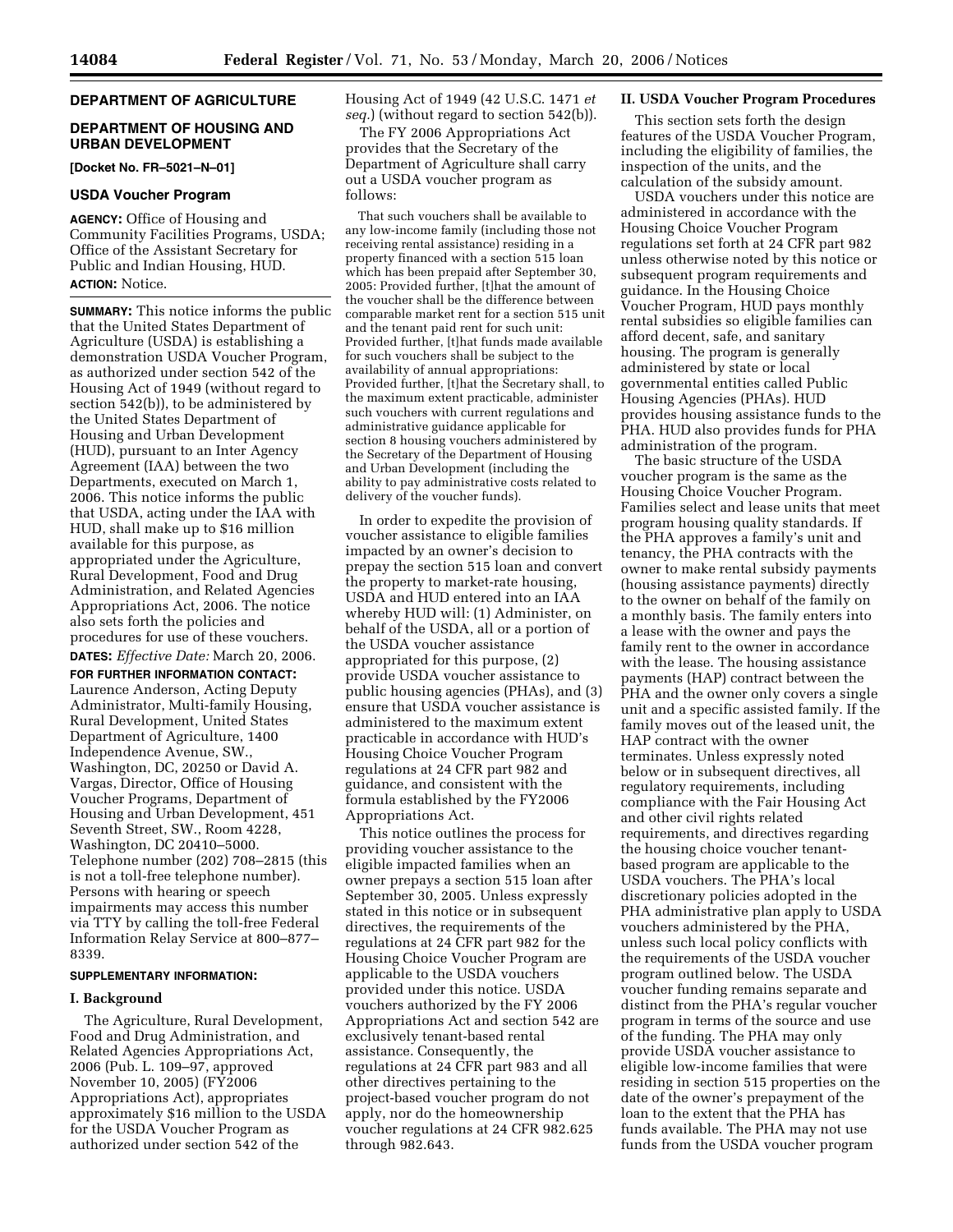to assist families applying under its regular voucher program. Furthermore, PHAs may not use HUD's regular voucher funding to assist families applying to USDA's voucher program. The PHA is required to maintain records that allow for the easy identification of families receiving USDA vouchers. The PHA must report monthly leasing and expenditures for such families separately, as will be required under the Voucher Management System (VMS).

## *1. Family Eligibility*

In order to be eligible for a USDA voucher under this notice, a family must be residing in the section 515 project on the date of the prepayment of the section 515 loan. Furthermore, the date of the prepayment must be after September 30, 2005, and the voucher funds obligated to the family before October 1, 2006. USDA will determine if the family is a low-income family on the date of the prepayment and, if the family wants to participate in the USDA voucher program, USDA will provide such determination to HUD. In turn, HUD will provide this information to the PHA that will administer the USDA vouchers. A low-income family is a family whose annual income does not exceed 80 percent of the median income for the area. If USDA makes a determination that the tenant is ineligible based on income, USDA will provide the administrative appeal rights.

A family currently assisted under a Section 8 project-based contract on the date of the section 515 loan prepayment also qualifies for an enhanced voucher under section 8(t) of the United States Housing Act of 1937 (42 U.S.C. 1437 *et seq.*) on the date that the owner opts-out of or does not renew the section 8 project-based contract. If the Section 8 project-based contract ends on the same day as the date of the prepayment, a family receiving Section 8 project-based assistance will inform USDA if the family chooses to either receive an enhanced voucher under section 8(t) or a USDA voucher.

A family that is already receiving enhanced voucher or regular voucher assistance on the date of the section 515 loan prepayment (for example, a family previously assisted under a Section 8 project-based contract where the contract expired and the owner chose not to renew prior to the loan prepayment) may continue to receive enhanced or regular voucher assistance or may choose to be converted to USDA voucher assistance under this notice.

Once the family has chosen to participate in the USDA voucher program instead of in the HUD voucher program, the family may not opt to switch forms of assistance.

Tenants receiving USDA rental assistance payments on the date of prepayment who decline a USDA voucher and move to another USDA financed multi-family housing complex may request that USDA transfer their rental assistance payments to the new project.

By agreeing to administer the USDA vouchers, the PHA is not relinquishing its authority to screen potentially eligible families or deny assistance on any grounds allowed under 24 CFR 982.552 and 982.553. The PHA must provide a family with an opportunity for an informal review if it denies the family admission to the USDA voucher program in accordance with 24 CFR 982.552 and 982.553. While the decision to deny assistance rests with the PHA, PHAs are encouraged to provide an otherwise eligible family with the opportunity to enter into a repayment agreement if the sole reason for the denial is that the family owes the PHA or another PHA rent or other amounts in connection with public housing or Section 8.

A family provided with a USDA voucher is not admitted to the PHA's regular voucher program and is not subject to local preferences or waiting list requirements. Families provided with USDA voucher assistance are not subject to the income targeting requirements of the tenant-based voucher program at 24 CFR 982.201(e)(2), and their admission is not counted in determining whether the PHA is complying with the income targeting requirements.

#### *2. Initial Lease Term*

The initial lease term must be for one year.

## *3. Inspection of Units and Unit Approval*

Housing Choice Voucher Program housing quality standard (HQS) requirements apply to the USDA voucher program.

The PHA must inspect the unit and ensure that the unit meets the housing quality standards of the program at 24 CFR 982.401. Under no circumstances may the PHA make USDA voucher rental payments for any period of time prior to the date that the PHA physically inspects the unit and determines the unit meets the housing quality standards. The PHA may not make any exceptions to the normal housing quality standards used by the PHA and must conduct a complete HQS inspection of the unit.

Upon notification of a prepayment by USDA, HUD will determine if there is a PHA that has jurisdiction and that is willing and able to administer the USDA vouchers. HUD will provide the necessary funding to the selected PHA. Before approving a family's assisted tenancy or executing a Housing Assistance Payments Contract, the PHA must determine that the following conditions are met: (1) The unit is eligible; (2) the unit has been inspected by the PHA and passes the housing quality standards inspection; and (3) the lease includes the HUD tenancy addendum.

Once these conditions are met, the PHA may approve the unit for leasing. While the PHA must use its best efforts to execute the HAP contract on behalf of the family before the beginning of the lease term, the HAP contract may be executed up to 60 calendar days after the beginning of the lease term (see 24  $CFR 982.305(c)$ . If the HAP contract is executed during this period, the PHA will pay retroactive housing assistance payments to cover the portion of the approved lease term before execution of the HAP contract. However, under no circumstances may the PHA make payments to the owner before the HAP contract is executed. Furthermore, any HAP contract executed after the 60-day period is void and the PHA may not pay any housing assistance payment to the owner for that period. If 60 days have passed from the beginning of the approved lease term, the PHA must reapprove the unit and the family and owner must enter into a new lease agreement in order for USDA voucher rental payments to commence on behalf of the family.

In establishing the effective date of the voucher HAP contracts, the PHA may not execute a housing voucher contract that is effective prior to the section 515 loan prepayment.

#### *4. Subsidy Calculations for USDA Vouchers*

The monthly housing assistance payment for the USDA voucher family for the initial year of assistance is the difference between comparable market rent for the family's former section 515 unit and the tenant contribution on the date of the prepayment. USDA will determine the voucher amount and provide the amount to HUD. The tenant can appeal USDA's determination of the voucher amount through USDA's administrative appeal process. Since the USDA voucher amount will be based on the comparable market rent, the voucher amount will never exceed the comparable market rent at the time of prepayment for the tenant's unit if the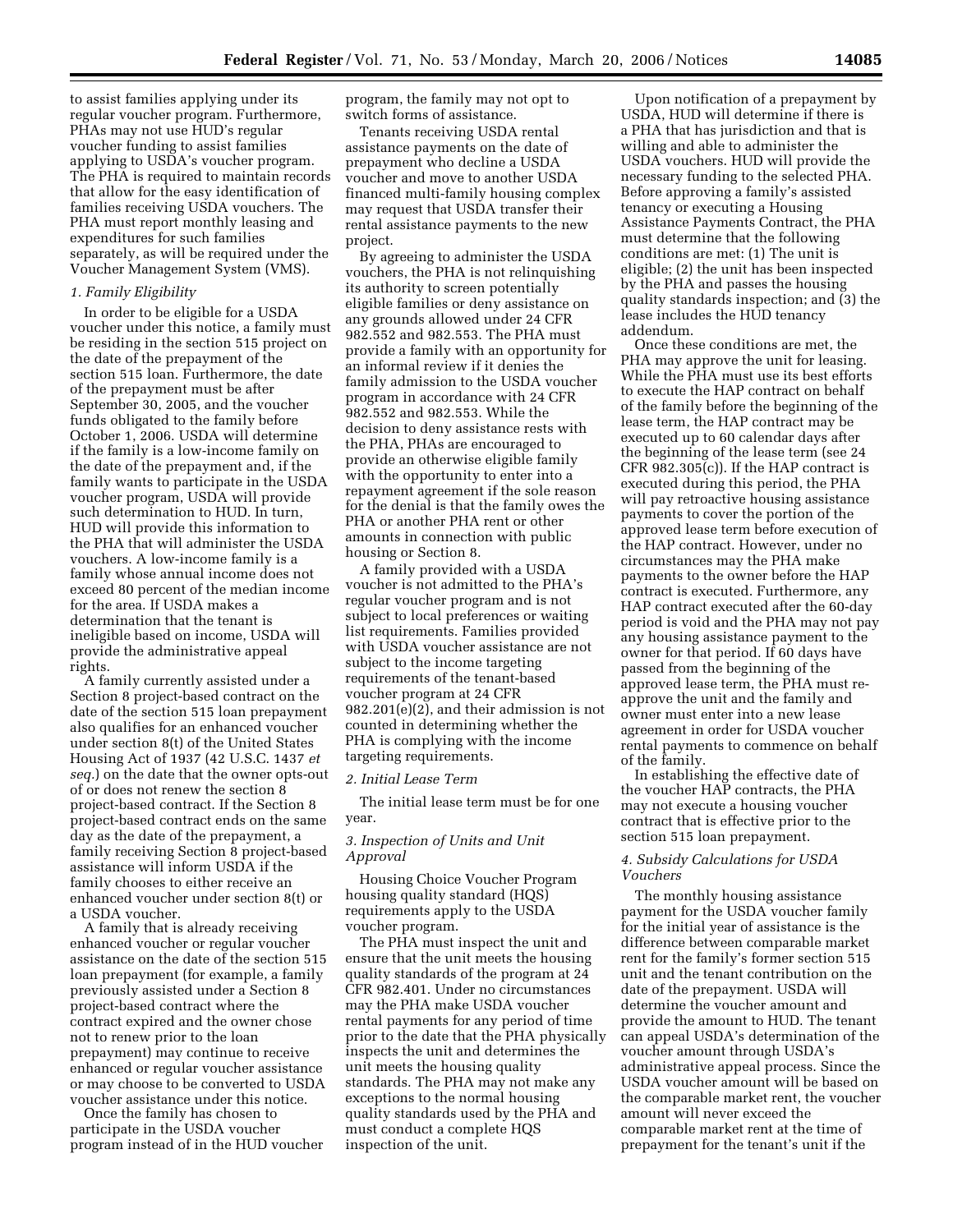tenant chooses to stay in-place. Also, in no event may the USDA voucher subsidy payment exceed the actual tenant lease rent. The tenant is required to notify USDA directly if the tenant's income increases above the income amount stated in the tenant's letter. USDA will then determine whether the tenant still qualifies as a low income tenant. If not, the tenant will no longer be eligible to participate in the program; however, the tenant will be given the opportunity to appeal this determination through USDA's appeal process. The PHA must terminate the family's participation in the USDA voucher program when notified to do so by USDA.

## *5. Mobility and Portability of USDA Vouchers*

An eligible family who is issued a USDA voucher may elect to use the assistance in the same project or may choose to move from the property. Upon issuance of the voucher, the family also may move outside of the jurisdiction of the administering PHA. The provisions of 24 CFR 925.355 do not apply.

If the PHA with jurisdiction over the area to which the family wishes to move is unwilling to administer the USDA voucher, USDA will administer the assistance directly in the jurisdiction to which the family wishes to move.

The initial search period (i.e., term) of the voucher must be at least 60 calendar days. At its discretion, the PHA may grant a family one or more extensions of the initial search period of up to an additional 60 days. If the family needs and requests an extension of the initial USDA voucher search period as a reasonable accommodation to make the program accessible to a family member who is a person with disabilities, the PHA must extend the voucher search period. The maximum voucher search period for any family participating in the USDA voucher program is 120 days. The PHA may not provide for the suspension of the initial or any extended search period of the voucher.

## *6. Term of Funding for USDA Vouchers*

It is anticipated that this USDA voucher program will provide voucher assistance for one year, subject to the availability of appropriations to the USDA and transfer of such funding to HUD. At such time that the last USDA voucher Annual Contributions Contract (ACC) funding increment expires, HUD will recall any unspent USDA voucher funding from the PHA.

#### *7. Applicability of Other Requirements*

(a) In general, the following provisions of 24 CFR part 982 do not apply to assistance under the USDA voucher program:

(i) Any provisions concerning the reasonableness of the rent and PHA determination of the reasonableness of the rent.

(ii) Any provisions concerning the absorption of the family by the receiving PHA under the portability procedures.

(iii) Any provisions related to the term of the lease or a participant family's subsequent move with continued assistance.

(vi) Any provisions related to the verification and calculation of family income, the use of the payment standard, and the calculation of the housing assistance payment.

(b) The following provisions of 24 CFR part 982 do not apply to the USDA voucher program:

(i) § 982.1 Programs: purpose and structure.

(ii) § 982.101 Allocation of funding. (iii) § 982.102 Allocation of budget authority for renewal of expiring consolidated ACC funding increments.

(iv) § 982.160 HUD determination to administer a local program.

(v) § 982.201 Eligibility and targeting. (vi) § 982.202 How applicants are

selected: General Requirements. (vii) § 982.204 Waiting list:

Administration of waiting list. (viii) § 982.205 Waiting list: Different programs.

(ix) § 982.206 Waiting list: Opening and closing; public notice.

(x) § 982.207 Waiting list: Local preferences in admission to program.

(xi) § 982.303 Term of Voucher. (xii) § 982.314 Move with continued

tenant-based assistance.

(xiii) § 982.317 Lease-purchase agreements.

(xiv) 982.353 Where family can lease a unit with tenant-based assistance.

(xv) § 982.455 Automatic termination of HAP contract.

(xvi) Subpart K Rent and Housing Assistance Payment (with the exception of § 982.521).

(xvii) Subpart M and the regulations of §§ 982.601 through 982.643.

#### **III. The Funding Process**

This section sets forth the process for providing allocations of vouchers to PHAs to prevent the displacement of eligible low-income families who are impacted by an owner's decision to prepay the Section 515 loan and convert the property to market-rate housing. This section describes the funding process, the calculation of the initial budget authority, and the special fee and on-going administrative fee that will be provided to the PHA to cover the costs of administering the USDA

voucher on behalf of the eligible families.

USDA is responsible for informing the tenants of the affected property of the prepayment and that the tenants may be eligible for USDA voucher assistance as a result.

The Director of the Office of Public Housing in the HUD field office will determine the appropriate PHA to administer the USDA voucher assistance and will invite the PHA to administer the USDA vouchers. If there is no PHA able or willing to administer the rural housing vouchers, USDA will administer the USDA voucher assistance directly. Upon PHA acceptance of the invitation, the HUD field office shall provide the PHA with the information on the project. The HUD field office will identify the PHA to the HUD Housing Voucher Finance Division. USDA shall work with both the HUD field office and the PHA to ensure that the PHA has timely access to the project, the families, and any relevant records that will assist the PHA in expediting the determination of family eligibility and the issuance of vouchers.

HUD Headquarters will calculate the budget authority as described below and assign the budget authority for the USDA voucher assistance to the Financial Management Center (FMC). The HUD field office shall transmit the approval letter to the PHA with a copy to the FMC. Upon receiving the approval letter from the HUD field office and the budget authority from HUD Headquarters, the FMC shall reserve and contract the USDA voucher funds based on the amount of the voucher provided the families by USDA, the ongoing and administrative fee determined by HUD, and the one-time special fee of \$250 per unit. The FMC will then prepare and send ACC documents and the ACC transmittal letter to the PHA with a copy of the letter to the HUD field office.

The PHA will determine family eligibility (except for income eligibility) and issue vouchers. The family will decide whether to stay in place or move. Upon selecting a unit, the family must submit the request for tenancy approval to the PHA, at which time the PHA will inspect the unit. Once the unit is approved, the PHA shall execute the HAP contract with the owner.

After completing the initial lease-up of units, the PHA shall determine if the actual HAP costs will exceed the initial funding amount provided under the funding increment. On the rare occasion such an adjustment is necessary, the PHA must immediately contact the applicable HUD financial analyst at the FMC and provide a spreadsheet